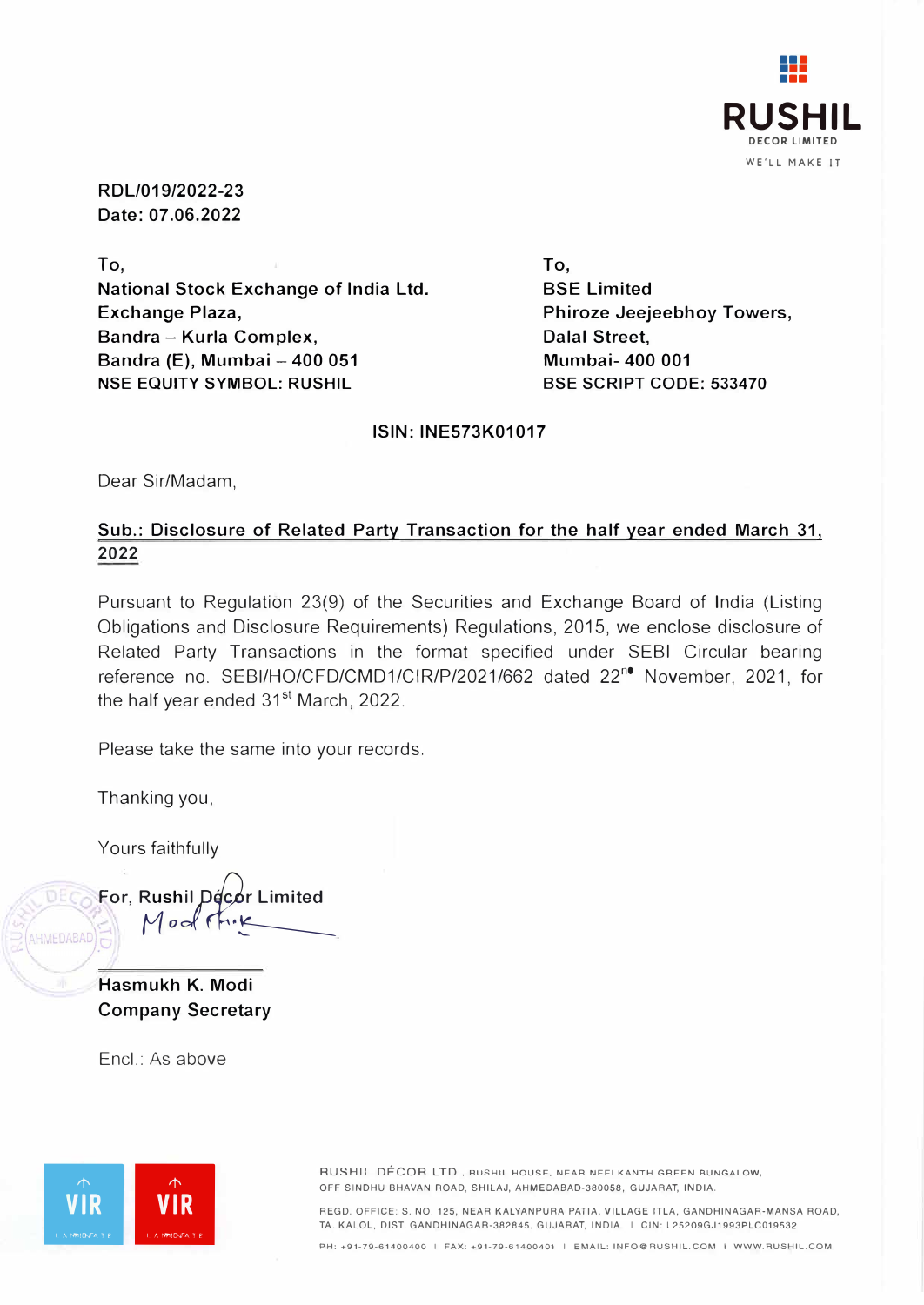|            |                                                                                               |                           |                                |            |                                                                                       | Rushil Decor Limited - Disclosure of Related Party Transactions for the half year / six months ended March 31, 2022 |                                                                                |                                                           |                                                                                |                          |                                                                                                                                      |                                               |                                                     |                                                                                                                                                                                                                                                                                                                                                         |                             |                          |                               |                                                                                                                   |
|------------|-----------------------------------------------------------------------------------------------|---------------------------|--------------------------------|------------|---------------------------------------------------------------------------------------|---------------------------------------------------------------------------------------------------------------------|--------------------------------------------------------------------------------|-----------------------------------------------------------|--------------------------------------------------------------------------------|--------------------------|--------------------------------------------------------------------------------------------------------------------------------------|-----------------------------------------------|-----------------------------------------------------|---------------------------------------------------------------------------------------------------------------------------------------------------------------------------------------------------------------------------------------------------------------------------------------------------------------------------------------------------------|-----------------------------|--------------------------|-------------------------------|-------------------------------------------------------------------------------------------------------------------|
|            |                                                                                               |                           |                                |            |                                                                                       |                                                                                                                     |                                                                                |                                                           |                                                                                |                          |                                                                                                                                      |                                               |                                                     | Additional disclosure of related party transactions - applicable only in case the related<br>party transaction relates to loans, inter-corporate deposits, advances or investments<br>made or given by the listed entity/subsidiary. These details need to be disclosed only<br>once, during the reporting period when such transaction was undertaken. |                             |                          |                               | (Amount in Rs. Lakhs except stated otherwise)                                                                     |
| Sr.<br>No. | Details of the<br>party (listed<br>entity<br>/subsidiary)<br>entering into<br>the transaction |                           | Details of the counterparty    |            |                                                                                       | Type of related<br>party transaction<br>(see Note 5)                                                                | Value of the<br>related<br>party<br>transaction<br>as approved<br>by the audit | Value of<br>transacti<br>on<br>during<br>the<br>reporting | In case monies are<br>due to either party<br>as a result of the<br>transaction |                          | In case any financial<br>indebtedness is incurred to<br>make or give loans, inter-<br>corporate deposits, advances<br>or investments |                                               |                                                     | Details of the loans, inter-corporate deposits,<br>advances or investments                                                                                                                                                                                                                                                                              |                             |                          |                               |                                                                                                                   |
|            | Name                                                                                          | PAN<br>(see<br>Note<br>7) | Name                           | <b>PAN</b> | Relationship of<br>the counterparty<br>with the listed<br>entity or its<br>subsidiary |                                                                                                                     | committee                                                                      | period                                                    | Opening<br>balance                                                             | Closing<br>balance       | Nature of<br>indebtedness<br>(loan/<br>issuance of<br>debt/ any<br>other etc.)                                                       | Cost<br>(see<br>Note<br>6)                    | Tenu<br>re                                          | Nature<br>(loan/<br>advance/<br>inter-<br>corporate<br>deposit/<br>investment)                                                                                                                                                                                                                                                                          | Intere<br>st<br>Rate<br>(%) | Tenu<br>re               | Secure<br>d/<br>unsecu<br>red | Purpose for<br>which the<br>funds will be<br>utilised by<br>the ultimate<br>recipient of<br>funds (end-<br>usage) |
| 1.         | Rushil<br>Décor<br>Limited                                                                    |                           | Surya Panel<br>Private Limited |            | Directors &<br>Promoters are<br>interested                                            | Sales of Goods                                                                                                      | 1700                                                                           | 915.72                                                    | $\overline{\phantom{a}}$                                                       | $-$                      |                                                                                                                                      | $-$                                           | $-$                                                 | $-$                                                                                                                                                                                                                                                                                                                                                     | $- -$                       |                          |                               |                                                                                                                   |
| 2.         | Rushil<br>Décor<br>Limited                                                                    |                           | Surya Panel<br>Private Limited |            | Directors &<br>Promoters are<br>interested                                            | Purchase of<br>Goods                                                                                                | 1500                                                                           | 726.55                                                    | $\overline{\phantom{a}}$                                                       | $-$                      | $\overline{\phantom{a}}$                                                                                                             | $\overline{\phantom{a}}$                      | $\hspace{0.05cm} -\hspace{0.05cm} -\hspace{0.05cm}$ | $\overline{a}$                                                                                                                                                                                                                                                                                                                                          | $\overline{\phantom{a}}$    | $\overline{\phantom{a}}$ |                               | $-$                                                                                                               |
| 3.         | Rushil<br>Décor<br>Limited                                                                    |                           | Surya Panel<br>Private Limited |            | Directors &<br>Promoters are<br>interested                                            | Rendering of<br>Services<br>(Job Work<br>Charges Paid)                                                              | 1000                                                                           | 39.63                                                     | $\overline{\phantom{a}}$                                                       | $\overline{\phantom{a}}$ | $\overline{\phantom{a}}$                                                                                                             | $\overline{\phantom{a}}$                      | $\overline{\phantom{a}}$                            | $\overline{a}$                                                                                                                                                                                                                                                                                                                                          | $- -$                       | $\qquad \qquad -$        |                               | $\overline{\phantom{a}}$                                                                                          |
| 4.         | Rushil<br>Décor<br>Limited                                                                    |                           | Rushil<br>International        |            | Promoters are<br>the Partners in<br>the said firm                                     | Loans and<br>Advances taken                                                                                         |                                                                                | $\overline{\phantom{a}}$                                  |                                                                                | 2871.75                  | н.                                                                                                                                   | ۵.                                            | $\overline{\phantom{a}}$                            |                                                                                                                                                                                                                                                                                                                                                         | --                          | $\qquad \qquad -$        |                               | --                                                                                                                |
| 5.         | Rushil<br>Décor<br>Limited                                                                    |                           | Rushil<br>International        |            | Promoters are<br>the Partners in<br>the said firm                                     | Loans and<br>Advances taken<br>that are repaid                                                                      | 3300                                                                           | 90.26                                                     | 2962.01                                                                        |                          |                                                                                                                                      | $-$                                           | $\overline{\phantom{a}}$                            |                                                                                                                                                                                                                                                                                                                                                         | --                          | $\overline{\phantom{a}}$ |                               | $-$                                                                                                               |
| 6.         | Rushil<br>Décor<br>Limited                                                                    |                           | Rushil<br>International        |            | Promoters are<br>the Partners in<br>the said firm                                     | <b>Interest Paid</b>                                                                                                | $--$                                                                           | 51.57                                                     | $\overline{\phantom{a}}$                                                       | $\overline{\phantom{a}}$ | $\mathbf{u}$                                                                                                                         | $\mathord{\hspace{1pt}\text{--}\hspace{1pt}}$ | $\overline{\phantom{a}}$                            | $\overline{\phantom{a}}$                                                                                                                                                                                                                                                                                                                                | $-$                         | $\overline{\phantom{a}}$ | $-$                           | $\overline{a}$                                                                                                    |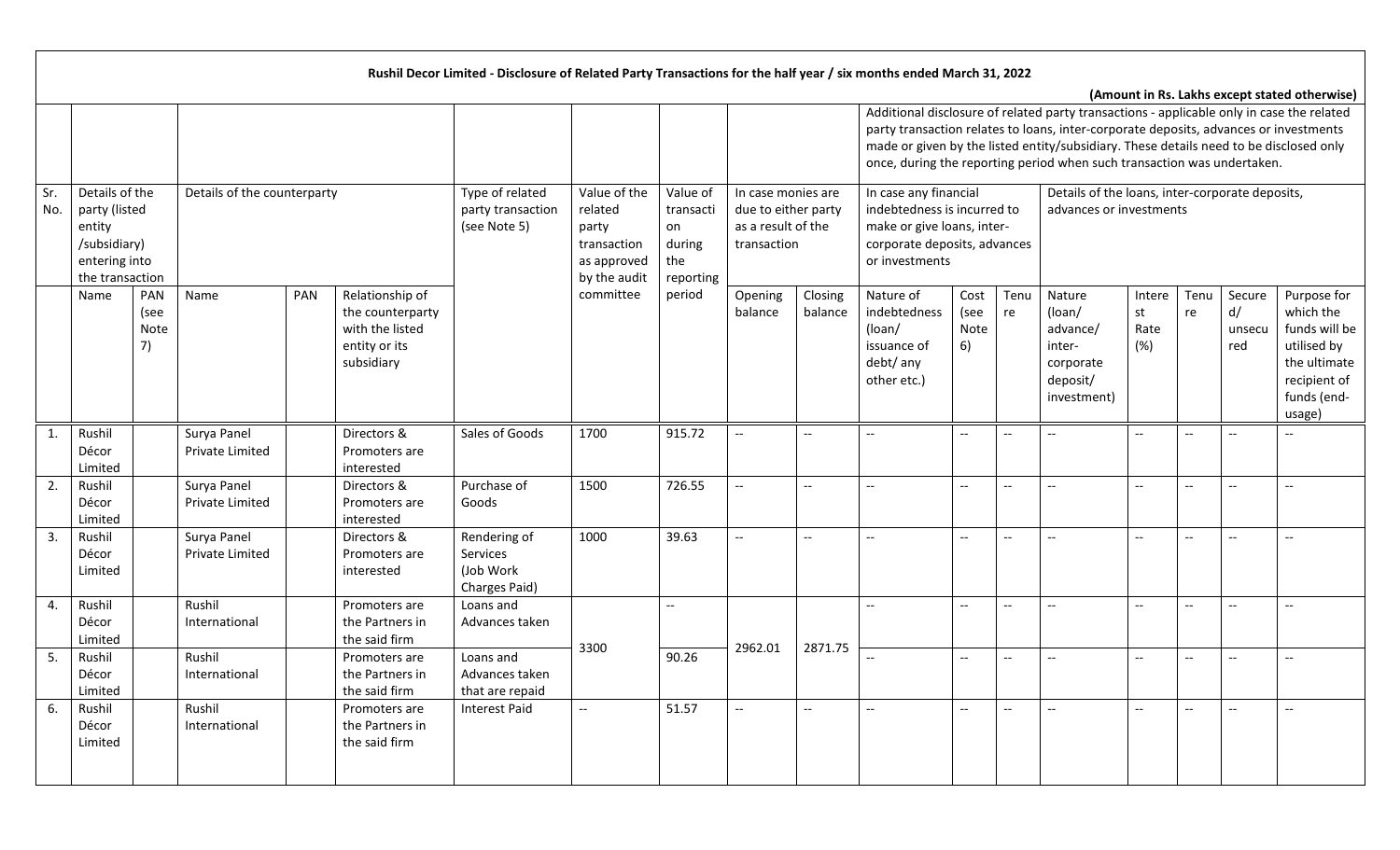|            |                                                                                               |                                               |     |                                                                                       | Rushil Decor Limited - Disclosure of Related Party Transactions for the half year / six months ended March 31, 2022 |                                                                                |                                                           |                                                                                |                    |                                                                                                                                                                                                                                                                                                                                                         |                            |                          |                                                                                |                             |                          |                               |                                                                                                                   |
|------------|-----------------------------------------------------------------------------------------------|-----------------------------------------------|-----|---------------------------------------------------------------------------------------|---------------------------------------------------------------------------------------------------------------------|--------------------------------------------------------------------------------|-----------------------------------------------------------|--------------------------------------------------------------------------------|--------------------|---------------------------------------------------------------------------------------------------------------------------------------------------------------------------------------------------------------------------------------------------------------------------------------------------------------------------------------------------------|----------------------------|--------------------------|--------------------------------------------------------------------------------|-----------------------------|--------------------------|-------------------------------|-------------------------------------------------------------------------------------------------------------------|
|            |                                                                                               |                                               |     |                                                                                       |                                                                                                                     |                                                                                |                                                           |                                                                                |                    | Additional disclosure of related party transactions - applicable only in case the related<br>party transaction relates to loans, inter-corporate deposits, advances or investments<br>made or given by the listed entity/subsidiary. These details need to be disclosed only<br>once, during the reporting period when such transaction was undertaken. |                            |                          |                                                                                |                             |                          |                               | (Amount in Rs. Lakhs except stated otherwise)                                                                     |
| Sr.<br>No. | Details of the<br>party (listed<br>entity<br>/subsidiary)<br>entering into<br>the transaction | Details of the counterparty                   |     |                                                                                       | Type of related<br>party transaction<br>(see Note 5)                                                                | Value of the<br>related<br>party<br>transaction<br>as approved<br>by the audit | Value of<br>transacti<br>on<br>during<br>the<br>reporting | In case monies are<br>due to either party<br>as a result of the<br>transaction |                    | In case any financial<br>indebtedness is incurred to<br>make or give loans, inter-<br>corporate deposits, advances<br>or investments                                                                                                                                                                                                                    |                            |                          | Details of the loans, inter-corporate deposits,<br>advances or investments     |                             |                          |                               |                                                                                                                   |
|            | Name                                                                                          | PAN<br>Name<br>(see<br>Note<br>7)             | PAN | Relationship of<br>the counterparty<br>with the listed<br>entity or its<br>subsidiary |                                                                                                                     | committee                                                                      | period                                                    | Opening<br>balance                                                             | Closing<br>balance | Nature of<br>indebtedness<br>(loan/<br>issuance of<br>debt/ any<br>other etc.)                                                                                                                                                                                                                                                                          | Cost<br>(see<br>Note<br>6) | Tenu<br>re               | Nature<br>(loan/<br>advance/<br>inter-<br>corporate<br>deposit/<br>investment) | Intere<br>st<br>Rate<br>(%) | Tenu<br>re               | Secure<br>d/<br>unsecu<br>red | Purpose for<br>which the<br>funds will be<br>utilised by<br>the ultimate<br>recipient of<br>funds (end-<br>usage) |
| 7.         | Rushil<br>Décor<br>Limited                                                                    | Rushil<br>International                       |     | Promoters are<br>the Partners in<br>the said firm                                     | Dividend on<br><b>Equity Shares</b>                                                                                 | N.A.                                                                           | 13.30                                                     |                                                                                |                    |                                                                                                                                                                                                                                                                                                                                                         |                            |                          |                                                                                |                             |                          |                               |                                                                                                                   |
| 8.         | Rushil<br>Décor<br>Limited                                                                    | Ratnatej<br>Infrastructure<br>Private Limited |     | Directors &<br>Promoters are<br>interested                                            | Lease rent paid                                                                                                     | 1.20                                                                           | 0.60                                                      | ΞĒ,                                                                            | $- -$              | $\overline{\phantom{a}}$                                                                                                                                                                                                                                                                                                                                | $\overline{\phantom{m}}$   | $\overline{\phantom{a}}$ | $\overline{a}$                                                                 | --                          | $-$                      | $\overline{\phantom{a}}$      | $-$                                                                                                               |
| 9.         | Rushil<br>Décor<br>Limited                                                                    | Ratnatej<br>Infrastructure<br>Private Limited |     | Directors &<br>Promoters are<br>interested                                            | Deposits on Rent                                                                                                    | --                                                                             | $\overline{\phantom{a}}$                                  | 32.00                                                                          | 32.00              |                                                                                                                                                                                                                                                                                                                                                         | $\overline{\phantom{a}}$   | $\overline{\phantom{a}}$ | $-$                                                                            | $-$                         | $-$                      |                               |                                                                                                                   |
| 10.        | Rushil<br>Décor<br>Limited                                                                    | Krupesh G.<br>Thakkar                         |     | Director &<br>Promoter of the<br>Company                                              | Lease rent paid                                                                                                     | 144                                                                            | 72.00                                                     | $\overline{\phantom{a}}$                                                       | $-$                |                                                                                                                                                                                                                                                                                                                                                         | $-$                        |                          | $\qquad \qquad -$                                                              | --                          | --                       |                               |                                                                                                                   |
| 11.        | Rushil<br>Décor<br>Limited                                                                    | Krupesh G.<br>Thakkar                         |     | Director &<br>Promoter of the<br>Company                                              | Loans and<br>Advances taken                                                                                         | 2000                                                                           | 313.11                                                    | $\overline{\phantom{a}}$                                                       | $-$                |                                                                                                                                                                                                                                                                                                                                                         | $-\!$                      | $-$                      | $\overline{\phantom{a}}$                                                       | --                          | --                       | --                            |                                                                                                                   |
| 12.        | Rushil<br>Décor<br>Limited                                                                    | Krupesh G.<br>Thakkar                         |     | Director &<br>Promoter of the<br>Company                                              | Loans and<br>Advances taken<br>that are repaid                                                                      |                                                                                | 337.09                                                    | 817.54                                                                         | 793.56             | $-$                                                                                                                                                                                                                                                                                                                                                     | $\overline{\phantom{a}}$   | $\overline{\phantom{m}}$ | $\overline{a}$                                                                 | $-$                         | $\overline{\phantom{a}}$ | $\overline{\phantom{a}}$      | $\overline{\phantom{a}}$                                                                                          |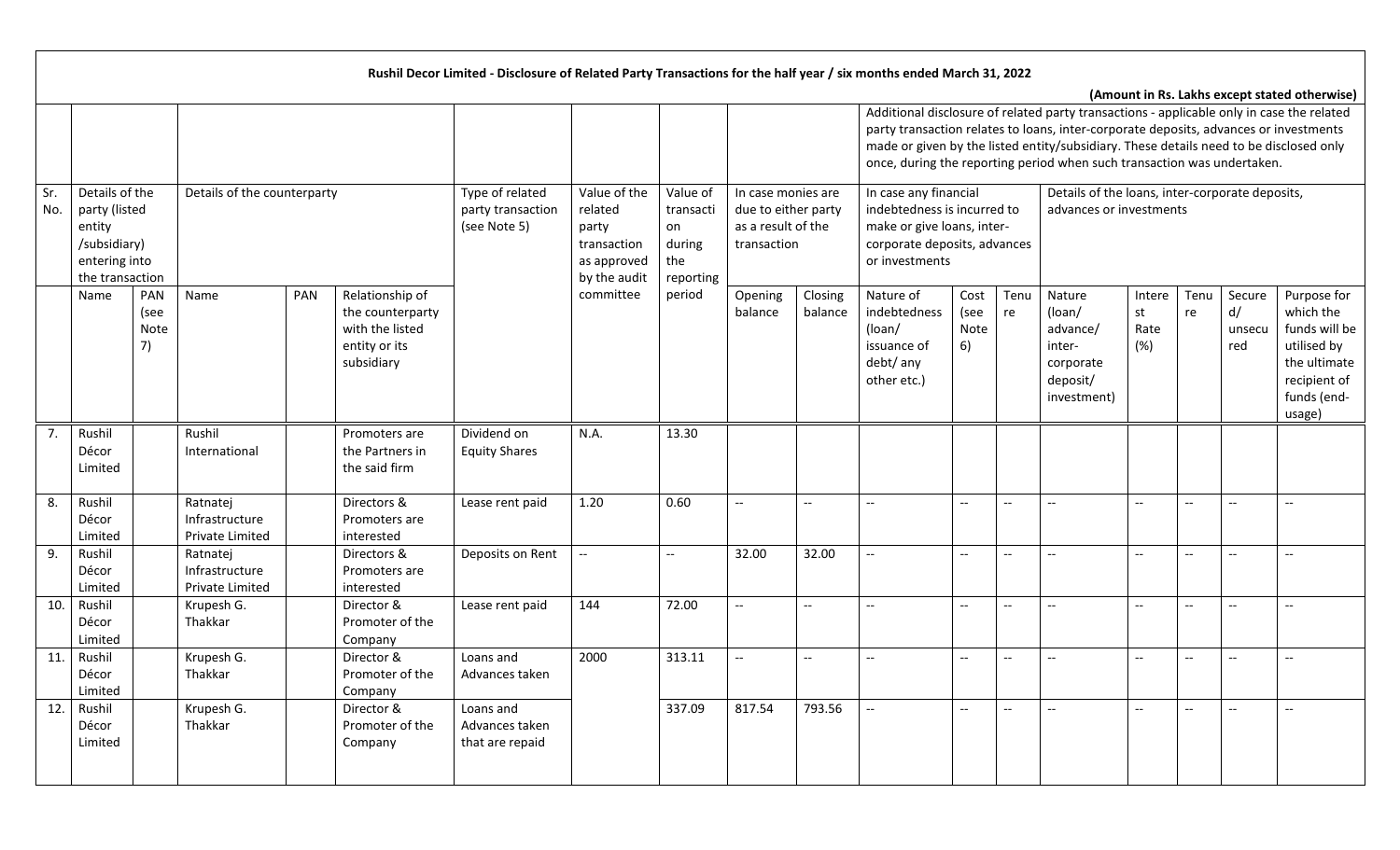|            |                                                                                               |                           |                             |                                                                                                  | Rushil Decor Limited - Disclosure of Related Party Transactions for the half year / six months ended March 31, 2022 |                                                                                |                                                           |                                                                                |                          |                                                                                                                                                                                                                                                                                                                                                         |                                               |                          |                                                                                |                             |            |                               |                                                                                                                   |
|------------|-----------------------------------------------------------------------------------------------|---------------------------|-----------------------------|--------------------------------------------------------------------------------------------------|---------------------------------------------------------------------------------------------------------------------|--------------------------------------------------------------------------------|-----------------------------------------------------------|--------------------------------------------------------------------------------|--------------------------|---------------------------------------------------------------------------------------------------------------------------------------------------------------------------------------------------------------------------------------------------------------------------------------------------------------------------------------------------------|-----------------------------------------------|--------------------------|--------------------------------------------------------------------------------|-----------------------------|------------|-------------------------------|-------------------------------------------------------------------------------------------------------------------|
|            |                                                                                               |                           |                             |                                                                                                  |                                                                                                                     |                                                                                |                                                           |                                                                                |                          | Additional disclosure of related party transactions - applicable only in case the related<br>party transaction relates to loans, inter-corporate deposits, advances or investments<br>made or given by the listed entity/subsidiary. These details need to be disclosed only<br>once, during the reporting period when such transaction was undertaken. |                                               |                          |                                                                                |                             |            |                               | (Amount in Rs. Lakhs except stated otherwise)                                                                     |
| Sr.<br>No. | Details of the<br>party (listed<br>entity<br>/subsidiary)<br>entering into<br>the transaction |                           | Details of the counterparty |                                                                                                  | Type of related<br>party transaction<br>(see Note 5)                                                                | Value of the<br>related<br>party<br>transaction<br>as approved<br>by the audit | Value of<br>transacti<br>on<br>during<br>the<br>reporting | In case monies are<br>due to either party<br>as a result of the<br>transaction |                          | In case any financial<br>indebtedness is incurred to<br>make or give loans, inter-<br>corporate deposits, advances<br>or investments                                                                                                                                                                                                                    |                                               |                          | Details of the loans, inter-corporate deposits,<br>advances or investments     |                             |            |                               |                                                                                                                   |
|            | Name                                                                                          | PAN<br>(see<br>Note<br>7) | PAN<br>Name                 | Relationship of<br>the counterparty<br>with the listed<br>entity or its<br>subsidiary            |                                                                                                                     | committee                                                                      | period                                                    | Opening<br>balance                                                             | Closing<br>balance       | Nature of<br>indebtedness<br>(loan/<br>issuance of<br>debt/ any<br>other etc.)                                                                                                                                                                                                                                                                          | Cost<br>(see<br>Note<br>6)                    | Tenu<br>re               | Nature<br>(loan/<br>advance/<br>inter-<br>corporate<br>deposit/<br>investment) | Intere<br>st<br>Rate<br>(%) | Tenu<br>re | Secure<br>d/<br>unsecu<br>red | Purpose for<br>which the<br>funds will be<br>utilised by<br>the ultimate<br>recipient of<br>funds (end-<br>usage) |
| 13.        | Rushil<br>Décor<br>Limited                                                                    |                           | Krupesh G.<br>Thakkar       | Director &<br>Promoter of the<br>Company                                                         | Managerial<br>Remuneration                                                                                          | As per<br>Companies<br>Act, 2013<br>and<br>Shareholder<br>s' approval          | 60.77                                                     | $\overline{\phantom{a}}$                                                       |                          |                                                                                                                                                                                                                                                                                                                                                         | $\overline{\phantom{a}}$                      | $\overline{\phantom{a}}$ | $\overline{\phantom{a}}$                                                       | $-$                         |            |                               |                                                                                                                   |
| 14.        | Rushil<br>Décor<br>Limited                                                                    |                           | Krupesh G.<br>Thakkar       | Director &<br>Promoter of the<br>Company                                                         | Dividend on<br><b>Equity Shares</b>                                                                                 | <b>NA</b>                                                                      | 15.31                                                     | $\overline{\phantom{a}}$                                                       | $\overline{\phantom{a}}$ |                                                                                                                                                                                                                                                                                                                                                         |                                               |                          |                                                                                |                             |            |                               |                                                                                                                   |
| 15.        | Rushil<br>Décor<br>Limited                                                                    |                           | Ghanshyambhai<br>A. Thakkar | Past Director &<br>Promoter of the<br>Company. He<br>expired on 25 <sup>th</sup><br>August, 2021 | Loans and<br>Advances taken                                                                                         | 1000                                                                           | 1.50                                                      | $\overline{\phantom{a}}$                                                       | --                       |                                                                                                                                                                                                                                                                                                                                                         | $\overline{\phantom{a}}$                      |                          | $\overline{\phantom{a}}$                                                       | $-$                         |            |                               |                                                                                                                   |
| 16.        | Rushil<br>Décor<br>Limited                                                                    |                           | Ghanshyambhai<br>A. Thakkar | Past Director &<br>Promoter of the<br>Company. He<br>expired on 25 <sup>th</sup><br>August, 2021 | Loans and<br>Advances taken<br>that are repaid                                                                      |                                                                                | 59.50                                                     | 57.99                                                                          | $\overline{\phantom{a}}$ | $\mathbf{u}$                                                                                                                                                                                                                                                                                                                                            | $\mathord{\hspace{1pt}\text{--}\hspace{1pt}}$ | $\overline{\phantom{a}}$ | $\overline{\phantom{a}}$                                                       | $\overline{\phantom{a}}$    | $- -$      | $\overline{\phantom{a}}$      |                                                                                                                   |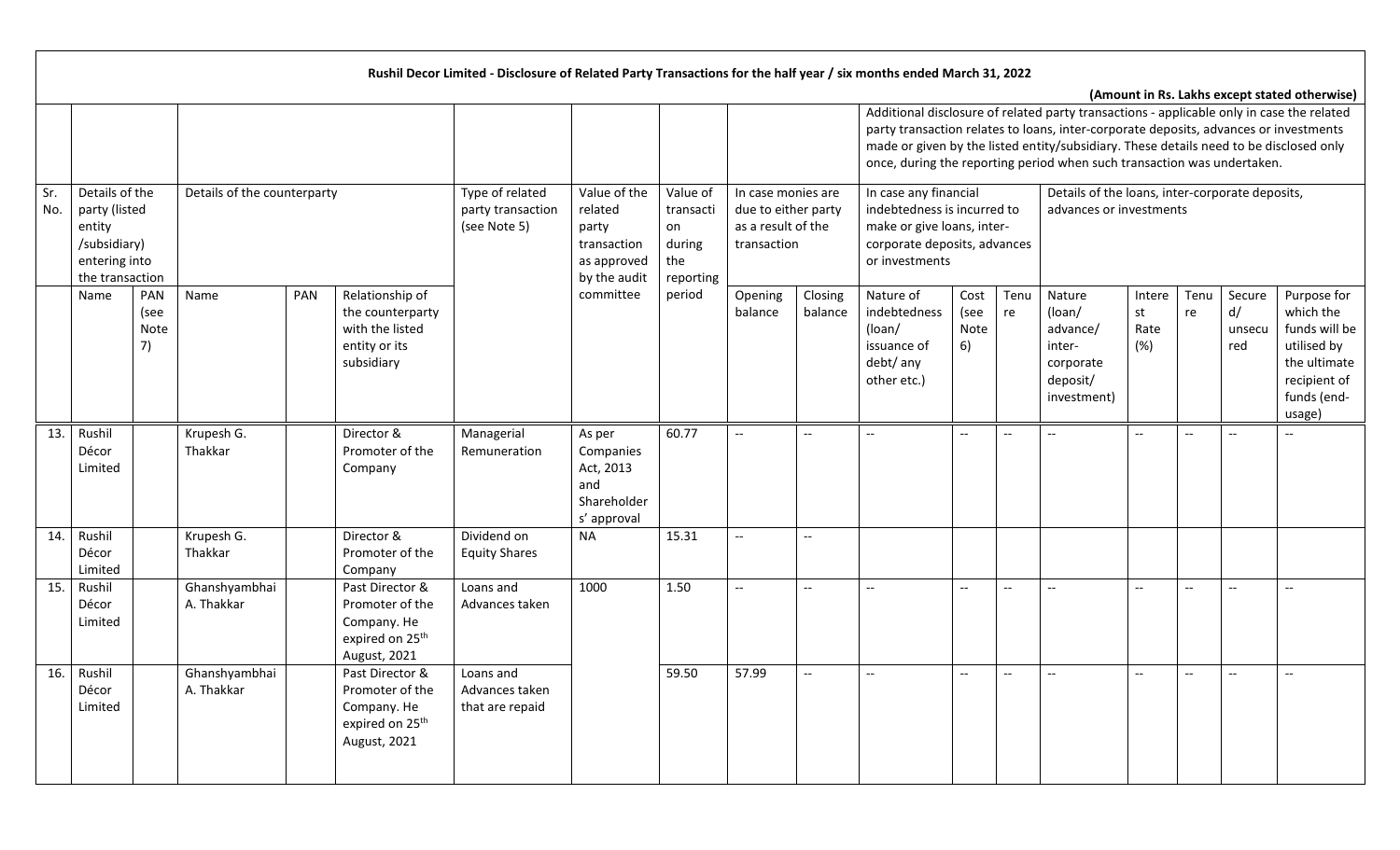|            |                                                                                                                                                                                                          |  |                             |  |                                                                                                  | Rushil Decor Limited - Disclosure of Related Party Transactions for the half year / six months ended March 31, 2022 |                                                                                |                                                           |                                                                                |                          |                                                                                                                                                                                                                                                                                                                                                         |                                               |                                               |                                                                                |                             |            |                               |                                                                                                                   |
|------------|----------------------------------------------------------------------------------------------------------------------------------------------------------------------------------------------------------|--|-----------------------------|--|--------------------------------------------------------------------------------------------------|---------------------------------------------------------------------------------------------------------------------|--------------------------------------------------------------------------------|-----------------------------------------------------------|--------------------------------------------------------------------------------|--------------------------|---------------------------------------------------------------------------------------------------------------------------------------------------------------------------------------------------------------------------------------------------------------------------------------------------------------------------------------------------------|-----------------------------------------------|-----------------------------------------------|--------------------------------------------------------------------------------|-----------------------------|------------|-------------------------------|-------------------------------------------------------------------------------------------------------------------|
|            |                                                                                                                                                                                                          |  |                             |  |                                                                                                  |                                                                                                                     |                                                                                |                                                           |                                                                                |                          | Additional disclosure of related party transactions - applicable only in case the related<br>party transaction relates to loans, inter-corporate deposits, advances or investments<br>made or given by the listed entity/subsidiary. These details need to be disclosed only<br>once, during the reporting period when such transaction was undertaken. |                                               |                                               |                                                                                |                             |            |                               | (Amount in Rs. Lakhs except stated otherwise)                                                                     |
| Sr.<br>No. | Details of the<br>Details of the counterparty<br>party (listed<br>entity<br>/subsidiary)<br>entering into<br>the transaction<br>PAN<br><b>PAN</b><br>Name<br>Name<br>(see<br>Note<br>7)<br>entity or its |  |                             |  |                                                                                                  | Type of related<br>party transaction<br>(see Note 5)                                                                | Value of the<br>related<br>party<br>transaction<br>as approved<br>by the audit | Value of<br>transacti<br>on<br>during<br>the<br>reporting | In case monies are<br>due to either party<br>as a result of the<br>transaction |                          | In case any financial<br>indebtedness is incurred to<br>make or give loans, inter-<br>corporate deposits, advances<br>or investments                                                                                                                                                                                                                    |                                               |                                               | Details of the loans, inter-corporate deposits,<br>advances or investments     |                             |            |                               |                                                                                                                   |
|            |                                                                                                                                                                                                          |  |                             |  | Relationship of<br>the counterparty<br>with the listed<br>subsidiary                             |                                                                                                                     | committee                                                                      | period                                                    | Opening<br>balance                                                             | Closing<br>balance       | Nature of<br>indebtedness<br>(loan/<br>issuance of<br>debt/ any<br>other etc.)                                                                                                                                                                                                                                                                          | Cost<br>(see<br>Note<br>6)                    | Tenu<br>re                                    | Nature<br>(loan/<br>advance/<br>inter-<br>corporate<br>deposit/<br>investment) | Intere<br>st<br>Rate<br>(%) | Tenu<br>re | Secure<br>d/<br>unsecu<br>red | Purpose for<br>which the<br>funds will be<br>utilised by<br>the ultimate<br>recipient of<br>funds (end-<br>usage) |
| 17.        | Rushil<br>Décor<br>Limited                                                                                                                                                                               |  | Ghanshyambhai<br>A. Thakkar |  | Past Director &<br>Promoter of the<br>Company. He<br>expired on 25 <sup>th</sup><br>August, 2021 | <b>Interest Paid</b>                                                                                                | $\overline{\phantom{a}}$                                                       | 1.67                                                      | $-$                                                                            | $-$                      | $\overline{\phantom{a}}$                                                                                                                                                                                                                                                                                                                                | $\overline{\phantom{a}}$                      | $-$                                           | $\qquad \qquad -$                                                              | $-$                         | $- -$      |                               |                                                                                                                   |
| 18.        | Rushil<br>Décor<br>Limited                                                                                                                                                                               |  | Ghanshyambhai<br>A. Thakkar |  | Past Director &<br>Promoter of the<br>Company. He<br>expired on 25 <sup>th</sup><br>August, 2021 | Dividend on<br><b>Equity Shares</b>                                                                                 | N.A.                                                                           | 10.84                                                     | $-$                                                                            | $\overline{a}$           | $\overline{\phantom{a}}$                                                                                                                                                                                                                                                                                                                                | $\overline{\phantom{a}}$                      | $\overline{\phantom{a}}$                      | $-$                                                                            | $- -$                       | $-$        | $-$                           |                                                                                                                   |
| 19.        | Rushil<br>Décor<br>Limited                                                                                                                                                                               |  | Rushil K.<br>Thakkar        |  | Director &<br>Promoter group<br>of the Company                                                   | Lease rent paid                                                                                                     | 5.40                                                                           | 2.70                                                      | $-$                                                                            | --                       | --                                                                                                                                                                                                                                                                                                                                                      | $\overline{\phantom{a}}$                      |                                               | $\qquad \qquad -$                                                              | --                          | --         |                               |                                                                                                                   |
| 20.        | Rushil<br>Décor<br>Limited                                                                                                                                                                               |  | Rushil K.<br>Thakkar        |  | Director &<br>Promoter group<br>of the Company                                                   | Loans and<br>Advances taken                                                                                         |                                                                                | 24.55                                                     | $-$                                                                            | $\overline{\phantom{a}}$ | $\overline{\phantom{a}}$                                                                                                                                                                                                                                                                                                                                | $\overline{\phantom{a}}$                      | $-$                                           | $\overline{\phantom{a}}$                                                       | --                          |            |                               |                                                                                                                   |
| 21.        | Rushil<br>Décor<br>Limited                                                                                                                                                                               |  | Rushil K.<br>Thakkar        |  | Director &<br>Promoter group<br>of the Company                                                   | Loans and<br>Advances taken<br>that are repaid                                                                      | 1000                                                                           | 16.58                                                     | 9.95                                                                           | 17.92                    | $\mathord{\hspace{1pt}\text{--}\hspace{1pt}}$                                                                                                                                                                                                                                                                                                           | $\mathord{\hspace{1pt}\text{--}\hspace{1pt}}$ | $\mathord{\hspace{1pt}\text{--}\hspace{1pt}}$ | $\overline{a}$                                                                 | $-$                         | $--$       | $\overline{\phantom{a}}$      | $\hspace{0.05cm} \ldots$                                                                                          |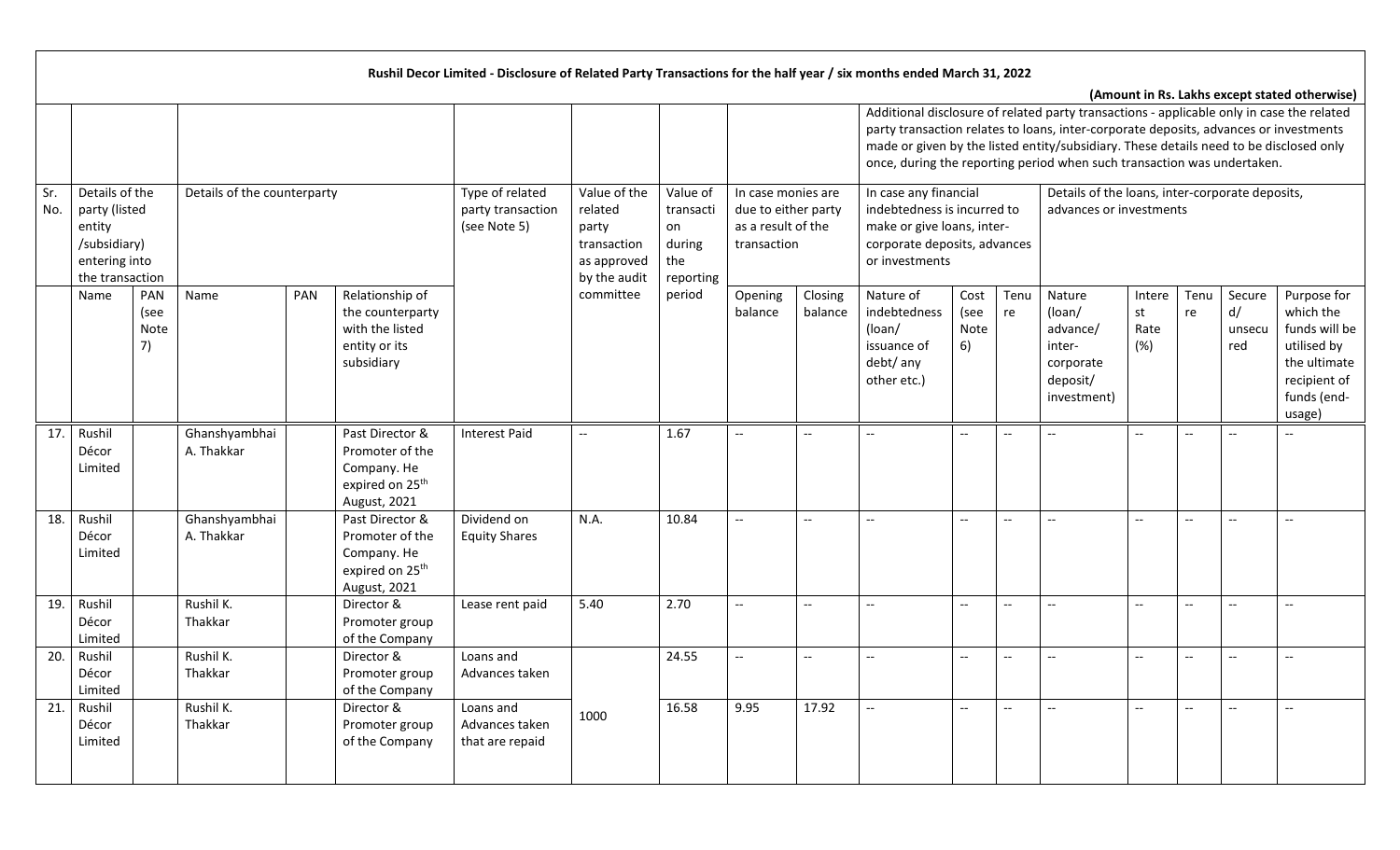|            |                                                                                               |                           |                             |                                                                                       | Rushil Decor Limited - Disclosure of Related Party Transactions for the half year / six months ended March 31, 2022 |                                                                                |                                                           |                                                                                |                             |                                                                                                                                                                                                                                                                                                                                                         |                                                     |                                               |                                                                                |                             |                          |                               |                                                                                                                   |
|------------|-----------------------------------------------------------------------------------------------|---------------------------|-----------------------------|---------------------------------------------------------------------------------------|---------------------------------------------------------------------------------------------------------------------|--------------------------------------------------------------------------------|-----------------------------------------------------------|--------------------------------------------------------------------------------|-----------------------------|---------------------------------------------------------------------------------------------------------------------------------------------------------------------------------------------------------------------------------------------------------------------------------------------------------------------------------------------------------|-----------------------------------------------------|-----------------------------------------------|--------------------------------------------------------------------------------|-----------------------------|--------------------------|-------------------------------|-------------------------------------------------------------------------------------------------------------------|
|            |                                                                                               |                           |                             |                                                                                       |                                                                                                                     |                                                                                |                                                           |                                                                                |                             | Additional disclosure of related party transactions - applicable only in case the related<br>party transaction relates to loans, inter-corporate deposits, advances or investments<br>made or given by the listed entity/subsidiary. These details need to be disclosed only<br>once, during the reporting period when such transaction was undertaken. |                                                     |                                               |                                                                                |                             |                          |                               | (Amount in Rs. Lakhs except stated otherwise)                                                                     |
| Sr.<br>No. | Details of the<br>party (listed<br>entity<br>/subsidiary)<br>entering into<br>the transaction |                           | Details of the counterparty |                                                                                       | Type of related<br>party transaction<br>(see Note 5)                                                                | Value of the<br>related<br>party<br>transaction<br>as approved<br>by the audit | Value of<br>transacti<br>on<br>during<br>the<br>reporting | In case monies are<br>due to either party<br>as a result of the<br>transaction |                             | In case any financial<br>indebtedness is incurred to<br>make or give loans, inter-<br>corporate deposits, advances<br>or investments                                                                                                                                                                                                                    |                                                     |                                               | Details of the loans, inter-corporate deposits,<br>advances or investments     |                             |                          |                               |                                                                                                                   |
|            | Name                                                                                          | PAN<br>(see<br>Note<br>7) | PAN<br>Name                 | Relationship of<br>the counterparty<br>with the listed<br>entity or its<br>subsidiary |                                                                                                                     | committee                                                                      | period                                                    | Opening<br>balance                                                             | Closing<br>balance          | Nature of<br>indebtedness<br>$($ loan $/$<br>issuance of<br>debt/ any<br>other etc.)                                                                                                                                                                                                                                                                    | Cost<br>(see<br>Note<br>6)                          | Tenu<br>re                                    | Nature<br>(loan/<br>advance/<br>inter-<br>corporate<br>deposit/<br>investment) | Intere<br>st<br>Rate<br>(%) | Tenu<br>re               | Secure<br>d/<br>unsecu<br>red | Purpose for<br>which the<br>funds will be<br>utilised by<br>the ultimate<br>recipient of<br>funds (end-<br>usage) |
| 22.        | Rushil<br>Décor<br>Limited                                                                    |                           | Rushil K.<br>Thakkar        | Director &<br>Promoter group<br>of the Company                                        | <b>Interest Paid</b>                                                                                                | $\overline{\phantom{a}}$                                                       | 1.04                                                      | $\overline{\phantom{a}}$                                                       | $-$                         | $-$                                                                                                                                                                                                                                                                                                                                                     | $\overline{\phantom{a}}$                            |                                               | $\overline{\phantom{a}}$                                                       | $-$                         | $- -$                    |                               |                                                                                                                   |
| 23.        | Rushil<br>Décor<br>Limited                                                                    |                           | Rushil K.<br>Thakkar        | Director &<br>Promoter group<br>of the Company                                        | Dividend on<br><b>Equity Shares</b>                                                                                 | N.A.                                                                           | 1.50                                                      | $\overline{\phantom{a}}$                                                       | $-$                         | $\overline{\phantom{a}}$                                                                                                                                                                                                                                                                                                                                | $\overline{\phantom{a}}$                            | $\overline{\phantom{a}}$                      | $\overline{\phantom{a}}$                                                       | $-$                         | $\overline{\phantom{a}}$ | $-$                           |                                                                                                                   |
| 24.        | Rushil<br>Décor<br>Limited                                                                    |                           | Rushil K.<br>Thakkar        | Director &<br>Promoter group<br>of the Company                                        | Managerial<br>Remuneration                                                                                          | As per<br>Companies<br>Act, 2013<br>and<br>Shareholder<br>s' approval          | 54.90                                                     | $\overline{\phantom{a}}$                                                       | $\overline{\phantom{a}}$    | $- -$                                                                                                                                                                                                                                                                                                                                                   | $\hspace{0.05cm} -\hspace{0.05cm} -\hspace{0.05cm}$ | $\overline{\phantom{a}}$                      | $\overline{\phantom{a}}$                                                       | $-$                         | $- -$                    | --                            |                                                                                                                   |
| 25.        | Rushil<br>Décor<br>Limited                                                                    |                           | Krupa K.<br>Thakkar         | Promoter & Sr.<br>Vice President of<br>the Company                                    | Loans and<br>Advances taken                                                                                         | 1000                                                                           | 0.61                                                      | 8.79                                                                           | 9.40                        | $\overline{\phantom{a}}$                                                                                                                                                                                                                                                                                                                                | $\overline{\phantom{a}}$                            |                                               | $\overline{\phantom{a}}$                                                       | --                          | --                       |                               |                                                                                                                   |
| 26.        | Rushil<br>Décor<br>Limited                                                                    |                           | Krupa K.<br>Thakkar         | Promoter & Sr.<br>Vice President of<br>the Company                                    | <b>Interest Paid</b>                                                                                                | $\overline{\phantom{a}}$                                                       | 0.68                                                      | $\mathord{\hspace{1pt}\text{--}\hspace{1pt}}$                                  | $\mathcal{L}_{\mathcal{F}}$ | $\mathord{\hspace{1pt}\text{--}\hspace{1pt}}$                                                                                                                                                                                                                                                                                                           | $\mathord{\hspace{1pt}\text{--}\hspace{1pt}}$       | $\mathord{\hspace{1pt}\text{--}\hspace{1pt}}$ | $\overline{\phantom{a}}$                                                       | $-$                         | $\overline{\phantom{a}}$ | $\overline{\phantom{a}}$      | $\hspace{0.05cm} \ldots$                                                                                          |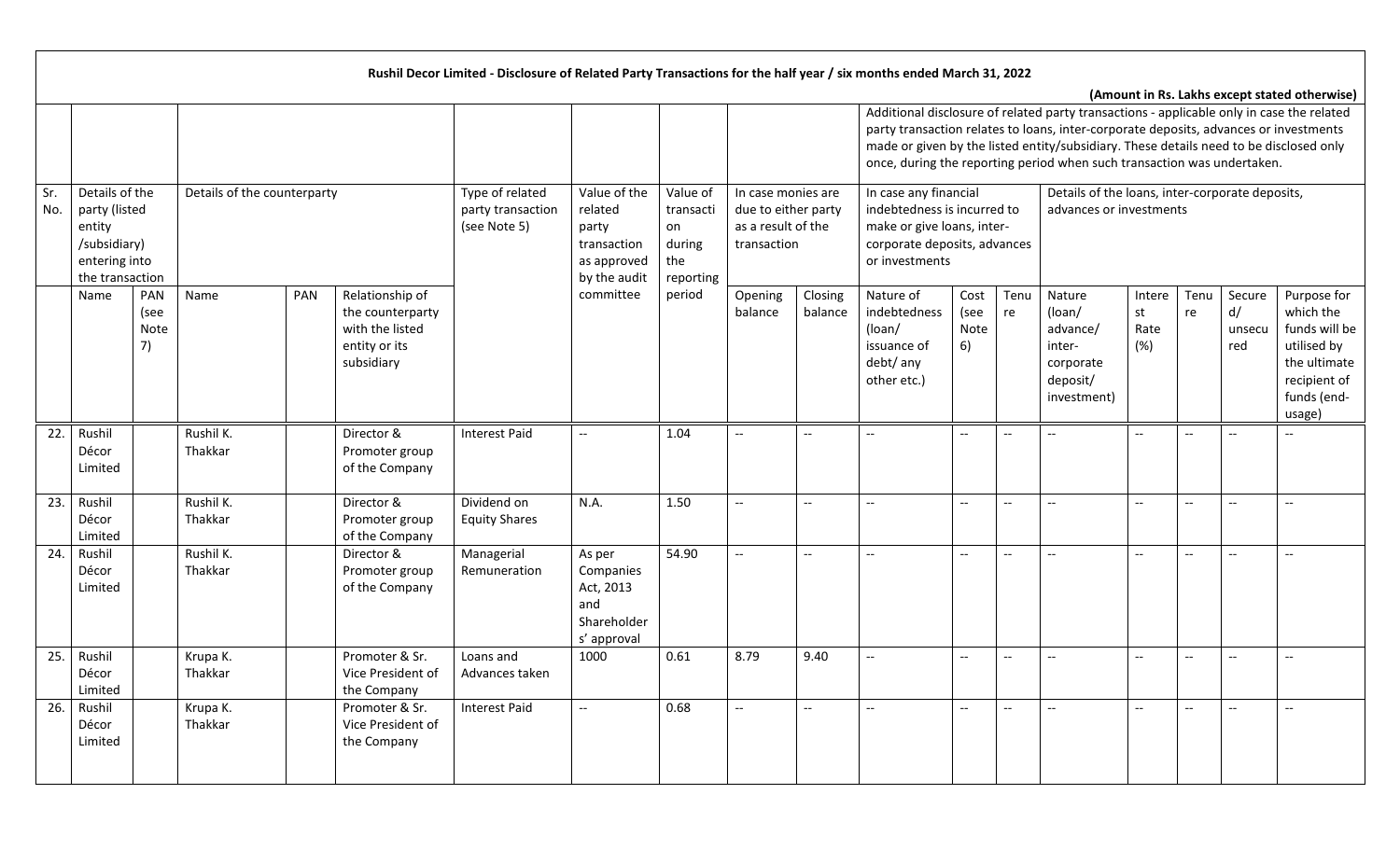|            |                                                                                                                                                                                                   |  |                       |  |                                                                      | Rushil Decor Limited - Disclosure of Related Party Transactions for the half year / six months ended March 31, 2022 |                                                                                   |                                                           |                                                                                |                          |                                                                                                                                                                                                                                                                                                                                                         |                            |                          |                                                                                |                             |                          |                               |                                                                                                                   |
|------------|---------------------------------------------------------------------------------------------------------------------------------------------------------------------------------------------------|--|-----------------------|--|----------------------------------------------------------------------|---------------------------------------------------------------------------------------------------------------------|-----------------------------------------------------------------------------------|-----------------------------------------------------------|--------------------------------------------------------------------------------|--------------------------|---------------------------------------------------------------------------------------------------------------------------------------------------------------------------------------------------------------------------------------------------------------------------------------------------------------------------------------------------------|----------------------------|--------------------------|--------------------------------------------------------------------------------|-----------------------------|--------------------------|-------------------------------|-------------------------------------------------------------------------------------------------------------------|
|            |                                                                                                                                                                                                   |  |                       |  |                                                                      |                                                                                                                     |                                                                                   |                                                           |                                                                                |                          | Additional disclosure of related party transactions - applicable only in case the related<br>party transaction relates to loans, inter-corporate deposits, advances or investments<br>made or given by the listed entity/subsidiary. These details need to be disclosed only<br>once, during the reporting period when such transaction was undertaken. |                            |                          |                                                                                |                             |                          |                               | (Amount in Rs. Lakhs except stated otherwise)                                                                     |
| Sr.<br>No. | Details of the counterparty<br>Details of the<br>party (listed<br>entity<br>/subsidiary)<br>entering into<br>the transaction<br>PAN<br>PAN<br>Name<br>Name<br>(see<br>Note<br>7)<br>entity or its |  |                       |  |                                                                      | Type of related<br>party transaction<br>(see Note 5)                                                                | Value of the<br>related<br>party<br>transaction<br>as approved<br>by the audit    | Value of<br>transacti<br>on<br>during<br>the<br>reporting | In case monies are<br>due to either party<br>as a result of the<br>transaction |                          | In case any financial<br>indebtedness is incurred to<br>make or give loans, inter-<br>corporate deposits, advances<br>or investments                                                                                                                                                                                                                    |                            |                          | Details of the loans, inter-corporate deposits,<br>advances or investments     |                             |                          |                               |                                                                                                                   |
|            |                                                                                                                                                                                                   |  |                       |  | Relationship of<br>the counterparty<br>with the listed<br>subsidiary |                                                                                                                     | committee                                                                         | period                                                    | Opening<br>balance                                                             | Closing<br>balance       | Nature of<br>indebtedness<br>$($ loan $/$<br>issuance of<br>debt/ any<br>other etc.)                                                                                                                                                                                                                                                                    | Cost<br>(see<br>Note<br>6) | Tenu<br>re               | Nature<br>(loan/<br>advance/<br>inter-<br>corporate<br>deposit/<br>investment) | Intere<br>st<br>Rate<br>(%) | Tenu<br>re               | Secure<br>d/<br>unsecu<br>red | Purpose for<br>which the<br>funds will be<br>utilised by<br>the ultimate<br>recipient of<br>funds (end-<br>usage) |
| 27.        | Rushil<br>Décor<br>Limited                                                                                                                                                                        |  | Krupa K.<br>Thakkar   |  | Promoter & Sr.<br>Vice President of<br>the Company                   | Salary to relatives<br>of KMP                                                                                       | As per policy<br>of the<br>Company<br>with<br>approval of<br>Board /<br>Committee | 29.23                                                     | $-$                                                                            | $-$                      | $\overline{\phantom{a}}$                                                                                                                                                                                                                                                                                                                                | $\overline{\phantom{a}}$   | $\overline{\phantom{a}}$ | $\overline{\phantom{a}}$                                                       | --                          | $- -$                    |                               |                                                                                                                   |
| 28.        | Rushil<br>Décor<br>Limited                                                                                                                                                                        |  | Krupa K.<br>Thakkar   |  | Promoter & Sr.<br>Vice President of<br>the Company                   | Dividend on<br><b>Equity Shares</b>                                                                                 | N.A.                                                                              | 2.03                                                      | $-$                                                                            | $\overline{\phantom{a}}$ | $\hspace{0.05cm} -\hspace{0.05cm} -\hspace{0.05cm}$                                                                                                                                                                                                                                                                                                     | $\hspace{0.05cm} \ldots$   | $\overline{\phantom{a}}$ | $\qquad \qquad -$                                                              | --                          | $- -$                    | $-$                           |                                                                                                                   |
| 29.        | Rushil<br>Décor<br>Limited                                                                                                                                                                        |  | Dinuben G.<br>Thakkar |  | Promoter group                                                       | Loans and<br>Advances taken                                                                                         | 1000                                                                              | 67.41                                                     | 49.51                                                                          | 116.92                   | $\overline{\phantom{a}}$                                                                                                                                                                                                                                                                                                                                | $\overline{\phantom{a}}$   | $-$                      | $-$                                                                            | $-$                         |                          | $-$                           |                                                                                                                   |
| 30.        | Rushil<br>Décor<br>Limited                                                                                                                                                                        |  | Dinuben G.<br>Thakkar |  | Promoter group                                                       | <b>Interest Paid</b>                                                                                                | $\overline{\phantom{a}}$                                                          | 8.79                                                      | $-$                                                                            | --                       | $\overline{\phantom{a}}$                                                                                                                                                                                                                                                                                                                                | $\overline{a}$             | $-$                      | $\overline{\phantom{a}}$                                                       | $- -$                       | --                       | --                            |                                                                                                                   |
| 31.        | Rushil<br>Décor<br>Limited                                                                                                                                                                        |  | Dinuben G.<br>Thakkar |  | Promoter group                                                       | Dividend on<br><b>Equity Shares</b>                                                                                 | N.A.                                                                              | 1.77                                                      | $-$                                                                            | $\overline{\phantom{a}}$ |                                                                                                                                                                                                                                                                                                                                                         | $\overline{\phantom{a}}$   | $\overline{\phantom{m}}$ | $-$                                                                            | --                          | $\overline{\phantom{0}}$ | $\overline{\phantom{a}}$      |                                                                                                                   |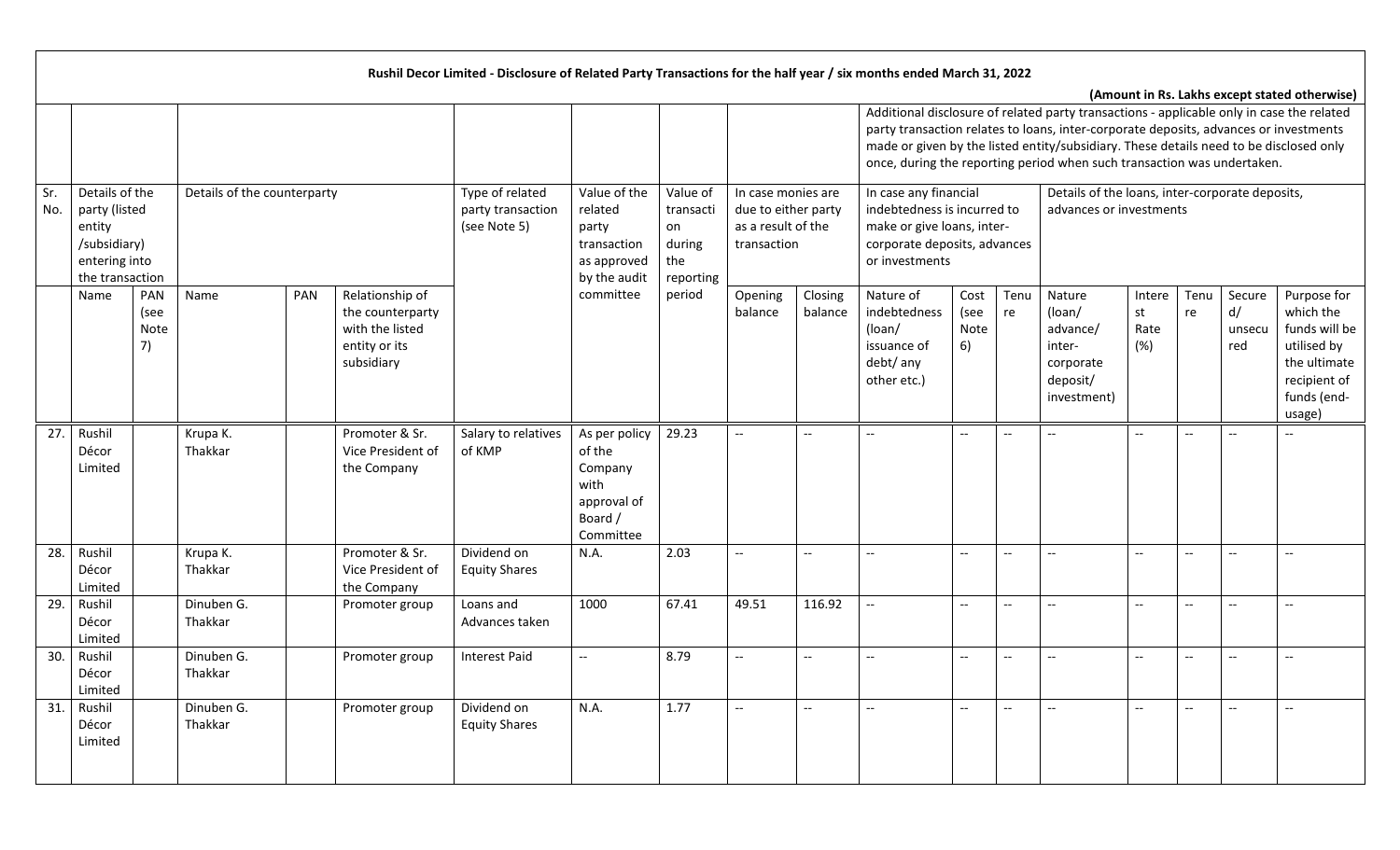|            |                                                                                               |                           |                             |     |                                                                                       | Rushil Decor Limited - Disclosure of Related Party Transactions for the half year / six months ended March 31, 2022 |                                                                                   |                                                           |                                                                                |                          |                                                                                                                                                                                                                                                                                                                                                         |                            |                          |                                                                                |                             |                          |                               |                                                                                                                   |
|------------|-----------------------------------------------------------------------------------------------|---------------------------|-----------------------------|-----|---------------------------------------------------------------------------------------|---------------------------------------------------------------------------------------------------------------------|-----------------------------------------------------------------------------------|-----------------------------------------------------------|--------------------------------------------------------------------------------|--------------------------|---------------------------------------------------------------------------------------------------------------------------------------------------------------------------------------------------------------------------------------------------------------------------------------------------------------------------------------------------------|----------------------------|--------------------------|--------------------------------------------------------------------------------|-----------------------------|--------------------------|-------------------------------|-------------------------------------------------------------------------------------------------------------------|
|            |                                                                                               |                           |                             |     |                                                                                       |                                                                                                                     |                                                                                   |                                                           |                                                                                |                          | Additional disclosure of related party transactions - applicable only in case the related<br>party transaction relates to loans, inter-corporate deposits, advances or investments<br>made or given by the listed entity/subsidiary. These details need to be disclosed only<br>once, during the reporting period when such transaction was undertaken. |                            |                          |                                                                                |                             |                          |                               | (Amount in Rs. Lakhs except stated otherwise)                                                                     |
| Sr.<br>No. | Details of the<br>party (listed<br>entity<br>/subsidiary)<br>entering into<br>the transaction |                           | Details of the counterparty |     |                                                                                       | Type of related<br>party transaction<br>(see Note 5)                                                                | Value of the<br>related<br>party<br>transaction<br>as approved<br>by the audit    | Value of<br>transacti<br>on<br>during<br>the<br>reporting | In case monies are<br>due to either party<br>as a result of the<br>transaction |                          | In case any financial<br>indebtedness is incurred to<br>make or give loans, inter-<br>corporate deposits, advances<br>or investments                                                                                                                                                                                                                    |                            |                          | Details of the loans, inter-corporate deposits,<br>advances or investments     |                             |                          |                               |                                                                                                                   |
|            | Name                                                                                          | PAN<br>(see<br>Note<br>7) | Name                        | PAN | Relationship of<br>the counterparty<br>with the listed<br>entity or its<br>subsidiary |                                                                                                                     | committee                                                                         | period                                                    | Opening<br>balance                                                             | Closing<br>balance       | Nature of<br>indebtedness<br>(loan/<br>issuance of<br>debt/ any<br>other etc.)                                                                                                                                                                                                                                                                          | Cost<br>(see<br>Note<br>6) | Tenu<br>re               | Nature<br>(loan/<br>advance/<br>inter-<br>corporate<br>deposit/<br>investment) | Intere<br>st<br>Rate<br>(%) | Tenu<br>re               | Secure<br>d/<br>unsecu<br>red | Purpose for<br>which the<br>funds will be<br>utilised by<br>the ultimate<br>recipient of<br>funds (end-<br>usage) |
| 32.        | Rushil<br>Décor<br>Limited                                                                    |                           | Rushvi R.<br>Thakkar        |     | Relatives of<br>Director                                                              | Loans and<br>Advances taken                                                                                         | 1000                                                                              | 0.76                                                      | 7.69                                                                           | 8.45                     |                                                                                                                                                                                                                                                                                                                                                         | $\overline{\phantom{a}}$   | $\overline{\phantom{a}}$ | $\qquad \qquad -$                                                              | $-$                         | $- -$                    |                               |                                                                                                                   |
| 33.        | Rushil<br>Décor<br>Limited                                                                    |                           | Rushvi R.<br>Thakkar        |     | Relatives of<br>Director                                                              | <b>Interest Paid</b>                                                                                                | $\overline{\phantom{a}}$                                                          | 0.85                                                      | ΞĒ,                                                                            | $\overline{\phantom{a}}$ | --                                                                                                                                                                                                                                                                                                                                                      | $\overline{\phantom{a}}$   | $\overline{\phantom{a}}$ | $\overline{a}$                                                                 | --                          | $\overline{\phantom{a}}$ |                               |                                                                                                                   |
| 34.        | Rushil<br>Décor<br>Limited                                                                    |                           | Rushvi R.<br>Thakkar        |     | Relatives of<br>Director                                                              | Salary to relatives<br>of KMP                                                                                       | As per policy<br>of the<br>Company<br>with<br>approval of<br>Board /<br>Committee | 7.48                                                      | $\overline{\phantom{a}}$                                                       | $\overline{a}$           |                                                                                                                                                                                                                                                                                                                                                         | $\overline{\phantom{a}}$   | $-$                      | $-$                                                                            | $-$                         | $-$                      |                               |                                                                                                                   |
| 35.        | Rushil<br>Décor<br>Limited                                                                    |                           | Keyur M. Gajjar             |     | CEO of the<br>Company (KMP)                                                           | Salary to KMP                                                                                                       | As per policy<br>of the<br>Company                                                | 38.75                                                     | $-$                                                                            | $-$                      |                                                                                                                                                                                                                                                                                                                                                         | $\overline{\phantom{a}}$   | $-$                      | $\overline{\phantom{a}}$                                                       | --                          | --                       | --                            |                                                                                                                   |
| 36.        | Rushil<br>Décor<br>Limited                                                                    |                           | Ramnik T.<br>Kansagara      |     | Director of the<br>Company                                                            | Managerial<br>Remuneration                                                                                          | As per<br>Companies<br>Act, 2013 and<br>Shareholders'<br>approval                 | 13.57                                                     | $\mathbb{H}^{\mathbb{H}}$                                                      | $- -$                    | $- -$                                                                                                                                                                                                                                                                                                                                                   | $\overline{\phantom{a}}$   | $\overline{\phantom{m}}$ | $\overline{\phantom{a}}$                                                       | $-$                         | $\overline{\phantom{a}}$ | $\overline{\phantom{a}}$      | $\hspace{0.05cm} \ldots$                                                                                          |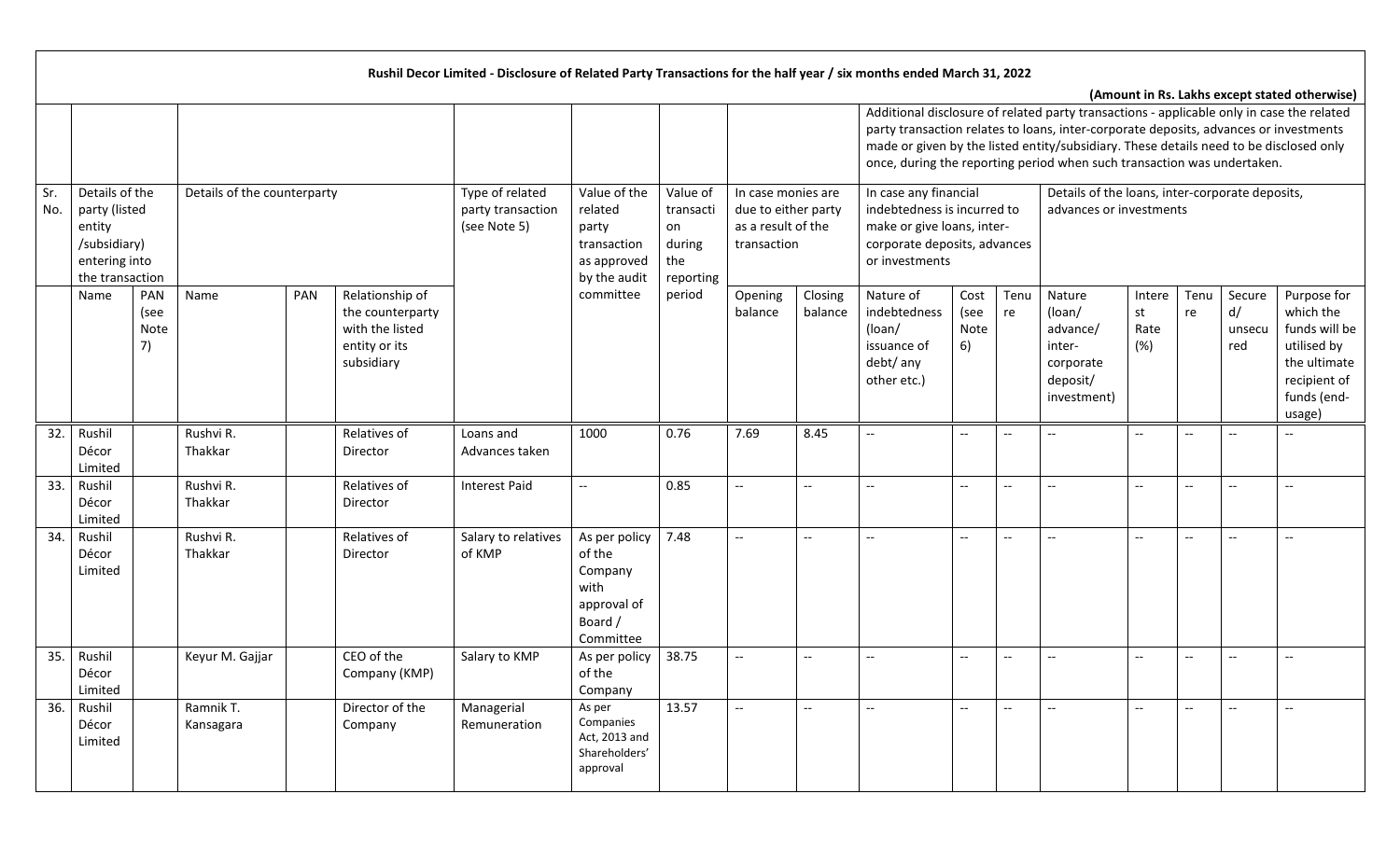|            |                                                                                               |                           |                               |                                                                                       | Rushil Decor Limited - Disclosure of Related Party Transactions for the half year / six months ended March 31, 2022 |                                                                                   |                                                           |                                                                                |                          |                                                                                                                                                                                                                                                                                                                                                         |                            |                                               |                                                                                |                             |                          |                               |                                                                                                                   |
|------------|-----------------------------------------------------------------------------------------------|---------------------------|-------------------------------|---------------------------------------------------------------------------------------|---------------------------------------------------------------------------------------------------------------------|-----------------------------------------------------------------------------------|-----------------------------------------------------------|--------------------------------------------------------------------------------|--------------------------|---------------------------------------------------------------------------------------------------------------------------------------------------------------------------------------------------------------------------------------------------------------------------------------------------------------------------------------------------------|----------------------------|-----------------------------------------------|--------------------------------------------------------------------------------|-----------------------------|--------------------------|-------------------------------|-------------------------------------------------------------------------------------------------------------------|
|            |                                                                                               |                           |                               |                                                                                       |                                                                                                                     |                                                                                   |                                                           |                                                                                |                          | Additional disclosure of related party transactions - applicable only in case the related<br>party transaction relates to loans, inter-corporate deposits, advances or investments<br>made or given by the listed entity/subsidiary. These details need to be disclosed only<br>once, during the reporting period when such transaction was undertaken. |                            |                                               |                                                                                |                             |                          |                               | (Amount in Rs. Lakhs except stated otherwise)                                                                     |
| Sr.<br>No. | Details of the<br>party (listed<br>entity<br>/subsidiary)<br>entering into<br>the transaction |                           | Details of the counterparty   |                                                                                       | Type of related<br>party transaction<br>(see Note 5)                                                                | Value of the<br>related<br>party<br>transaction<br>as approved<br>by the audit    | Value of<br>transacti<br>on<br>during<br>the<br>reporting | In case monies are<br>due to either party<br>as a result of the<br>transaction |                          | In case any financial<br>indebtedness is incurred to<br>make or give loans, inter-<br>corporate deposits, advances<br>or investments                                                                                                                                                                                                                    |                            |                                               | Details of the loans, inter-corporate deposits,<br>advances or investments     |                             |                          |                               |                                                                                                                   |
|            | Name                                                                                          | PAN<br>(see<br>Note<br>7) | PAN<br>Name                   | Relationship of<br>the counterparty<br>with the listed<br>entity or its<br>subsidiary |                                                                                                                     | committee                                                                         | period                                                    | Opening<br>balance                                                             | Closing<br>balance       | Nature of<br>indebtedness<br>(loan/<br>issuance of<br>debt/ any<br>other etc.)                                                                                                                                                                                                                                                                          | Cost<br>(see<br>Note<br>6) | Tenu<br>re                                    | Nature<br>(loan/<br>advance/<br>inter-<br>corporate<br>deposit/<br>investment) | Intere<br>st<br>Rate<br>(%) | Tenu<br>re               | Secure<br>d/<br>unsecu<br>red | Purpose for<br>which the<br>funds will be<br>utilised by<br>the ultimate<br>recipient of<br>funds (end-<br>usage) |
| 37.        | Rushil<br>Décor<br>Limited                                                                    |                           | Harsh R. Patel                | Related to<br>Director of the<br>Company                                              | Salary to relatives<br>of KMP                                                                                       | As per policy<br>of the<br>Company<br>with<br>approval of<br>Board /<br>Committee | 3.11                                                      | $\overline{\phantom{a}}$                                                       | $\overline{\phantom{a}}$ | $\overline{\phantom{a}}$                                                                                                                                                                                                                                                                                                                                | $\overline{\phantom{a}}$   | $\overline{a}$                                | $\overline{\phantom{a}}$                                                       | $-$                         | $-$                      | $\sim$                        |                                                                                                                   |
| 38.        | Rushil<br>Décor<br>Limited                                                                    |                           | Krupeshbhai G.<br>Thakkar HUF | Krupesh G.<br>Thakkar, Director<br>is a Karta of this<br><b>HUF</b>                   | Loans and<br>Advances taken                                                                                         | 1000                                                                              | 0.94                                                      | $\overline{a}$                                                                 | $\overline{a}$           | $\overline{\phantom{a}}$                                                                                                                                                                                                                                                                                                                                | $\overline{\phantom{a}}$   | $\overline{\phantom{a}}$                      | $\overline{a}$                                                                 | $\overline{a}$              | $\overline{a}$           |                               |                                                                                                                   |
| 39.        | Rushil<br>Décor<br>Limited                                                                    |                           | Krupeshbhai G.<br>Thakkar HUF | Krupesh G.<br>Thakkar, Director<br>is a Karta of this<br><b>HUF</b>                   | Loans and<br>Advances taken<br>that are repaid                                                                      |                                                                                   | 7.94                                                      | 14.94                                                                          | 7.95                     | --                                                                                                                                                                                                                                                                                                                                                      | --                         | $-$                                           | $\overline{\phantom{a}}$                                                       | $-$                         |                          |                               | $\overline{a}$                                                                                                    |
| 40.        | Rushil<br>Décor<br>Limited                                                                    |                           | Krupeshbhai G.<br>Thakkar HUF | Krupesh G.<br>Thakkar, Director<br>is a Karta of this<br><b>HUF</b>                   | <b>Interest Paid</b>                                                                                                | $-$                                                                               | 1.05                                                      | $\overline{\phantom{a}}$                                                       | $\overline{a}$           | $\mathbb{L}^{\mathbb{L}}$                                                                                                                                                                                                                                                                                                                               | $\ddotsc$                  | $\mathord{\hspace{1pt}\text{--}\hspace{1pt}}$ | $\overline{\phantom{a}}$                                                       | Щ.                          | $\overline{\phantom{a}}$ | $\overline{a}$                | $\overline{a}$                                                                                                    |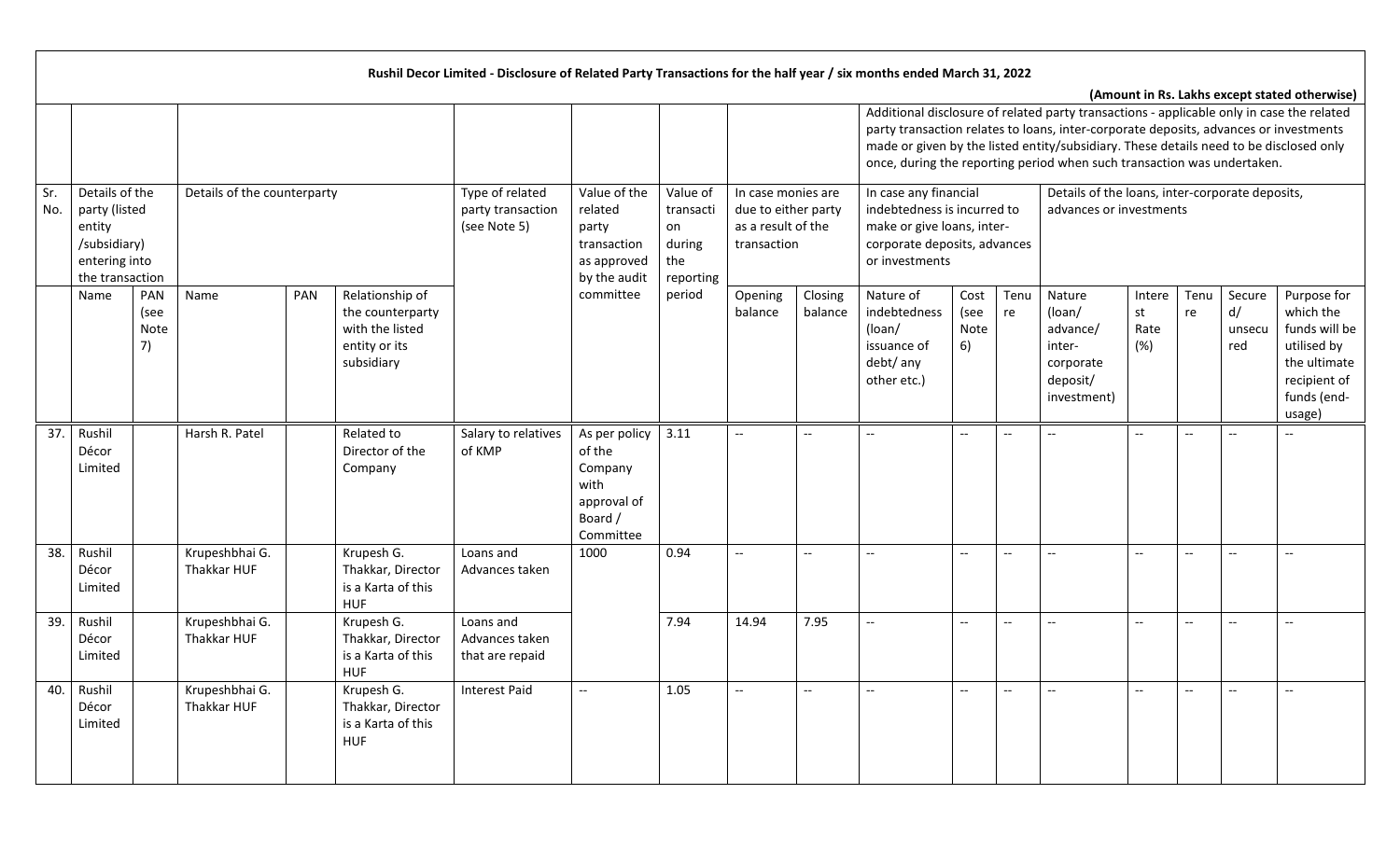|            |                                                                                               |                                   |     |                                                                                       | Rushil Decor Limited - Disclosure of Related Party Transactions for the half year / six months ended March 31, 2022 |                                                                                |                                                           |                                                                                |                    |                                                                                                                                                                                                                                                                                                                                                         |                                                     |                          |                                                                                |                             |            |                               |                                                                                                                   |
|------------|-----------------------------------------------------------------------------------------------|-----------------------------------|-----|---------------------------------------------------------------------------------------|---------------------------------------------------------------------------------------------------------------------|--------------------------------------------------------------------------------|-----------------------------------------------------------|--------------------------------------------------------------------------------|--------------------|---------------------------------------------------------------------------------------------------------------------------------------------------------------------------------------------------------------------------------------------------------------------------------------------------------------------------------------------------------|-----------------------------------------------------|--------------------------|--------------------------------------------------------------------------------|-----------------------------|------------|-------------------------------|-------------------------------------------------------------------------------------------------------------------|
|            |                                                                                               |                                   |     |                                                                                       |                                                                                                                     |                                                                                |                                                           |                                                                                |                    | Additional disclosure of related party transactions - applicable only in case the related<br>party transaction relates to loans, inter-corporate deposits, advances or investments<br>made or given by the listed entity/subsidiary. These details need to be disclosed only<br>once, during the reporting period when such transaction was undertaken. |                                                     |                          |                                                                                |                             |            |                               | (Amount in Rs. Lakhs except stated otherwise)                                                                     |
| Sr.<br>No. | Details of the<br>party (listed<br>entity<br>/subsidiary)<br>entering into<br>the transaction | Details of the counterparty       |     |                                                                                       | Type of related<br>party transaction<br>(see Note 5)                                                                | Value of the<br>related<br>party<br>transaction<br>as approved<br>by the audit | Value of<br>transacti<br>on<br>during<br>the<br>reporting | In case monies are<br>due to either party<br>as a result of the<br>transaction |                    | In case any financial<br>indebtedness is incurred to<br>make or give loans, inter-<br>corporate deposits, advances<br>or investments                                                                                                                                                                                                                    |                                                     |                          | Details of the loans, inter-corporate deposits,<br>advances or investments     |                             |            |                               |                                                                                                                   |
|            | Name                                                                                          | PAN<br>Name<br>(see<br>Note<br>7) | PAN | Relationship of<br>the counterparty<br>with the listed<br>entity or its<br>subsidiary |                                                                                                                     | committee                                                                      | period                                                    | Opening<br>balance                                                             | Closing<br>balance | Nature of<br>indebtedness<br>(loan/<br>issuance of<br>debt/ any<br>other etc.)                                                                                                                                                                                                                                                                          | Cost<br>(see<br>Note<br>6)                          | Tenu<br>re               | Nature<br>(loan/<br>advance/<br>inter-<br>corporate<br>deposit/<br>investment) | Intere<br>st<br>Rate<br>(%) | Tenu<br>re | Secure<br>d/<br>unsecu<br>red | Purpose for<br>which the<br>funds will be<br>utilised by<br>the ultimate<br>recipient of<br>funds (end-<br>usage) |
| 41.        | Rushil<br>Décor<br>Limited                                                                    | Krupeshbhai G.<br>Thakkar HUF     |     | Krupesh G.<br>Thakkar, Director<br>is a Karta of this<br><b>HUF</b>                   | Dividend on<br><b>Equity Shares</b>                                                                                 | N.A.                                                                           | 10.01                                                     | $\overline{\phantom{0}}$                                                       |                    |                                                                                                                                                                                                                                                                                                                                                         | $\overline{\phantom{a}}$                            | $\overline{\phantom{a}}$ | $\overline{\phantom{a}}$                                                       | $-$                         |            |                               |                                                                                                                   |
| 42.        | Rushil<br>Décor<br>Limited                                                                    | Viresh Natvarlal<br>Thakkar       |     | Related to<br>Promoter                                                                | Loans and<br>Advances taken                                                                                         | $\overline{\phantom{a}}$                                                       | $\sim$                                                    | 2.05                                                                           | 2.05               | --                                                                                                                                                                                                                                                                                                                                                      | $\overline{a}$                                      | $\overline{\phantom{a}}$ | $\overline{a}$                                                                 | --                          | $-$        |                               |                                                                                                                   |
| 43.        | Rushil<br>Décor<br>Limited                                                                    | Kaushikbhai J.<br>Thakkar         |     | Past Director of<br>the Company                                                       | Loans and<br>Advances taken                                                                                         | $\overline{\phantom{a}}$                                                       | $\overline{\phantom{a}}$                                  | 16.00                                                                          | 16.00              |                                                                                                                                                                                                                                                                                                                                                         | $\hspace{0.05cm} -\hspace{0.05cm} -\hspace{0.05cm}$ | $\overline{\phantom{a}}$ | $\qquad \qquad -$                                                              | --                          |            | $-$                           |                                                                                                                   |
| 44.        | Rushil<br>Décor<br>Limited                                                                    | Vipul S. Vora                     |     | Past CFO of the<br>Company (upto<br>18.03.2022)                                       | Salary to KMP                                                                                                       | As per policy<br>of the<br>Company                                             | 23.49                                                     | $\overline{\phantom{a}}$                                                       | --                 | --                                                                                                                                                                                                                                                                                                                                                      | $\hspace{0.05cm} -\hspace{0.05cm} -\hspace{0.05cm}$ | $-$                      | $\qquad \qquad -$                                                              | --                          |            | $-$                           |                                                                                                                   |
| 45.        | Rushil<br>Décor<br>Limited                                                                    | Hasmukh K.<br>Modi                |     | Company<br>Secretary of the<br>Company                                                | Salary to KMP                                                                                                       | As per policy<br>of the<br>Company                                             | 12.05                                                     | $\overline{\phantom{0}}$                                                       | $-$                |                                                                                                                                                                                                                                                                                                                                                         | $\overline{\phantom{a}}$                            | $\overline{\phantom{a}}$ | $\overline{\phantom{a}}$                                                       | $- -$                       | --         | --                            |                                                                                                                   |
| 46.        | Rushil<br>Décor<br>Limited                                                                    | Shankar Prasad<br><b>Bhagat</b>   |     | Non-Executive<br>Independent<br>Director of the<br>Company                            | Sitting fees for<br>attending Board<br>Meetings                                                                     | N.A.                                                                           | 0.64                                                      | $\overline{\phantom{a}}$                                                       | $-$                |                                                                                                                                                                                                                                                                                                                                                         | $\overline{\phantom{a}}$                            | $\overline{\phantom{a}}$ | $\overline{\phantom{a}}$                                                       | --                          |            |                               |                                                                                                                   |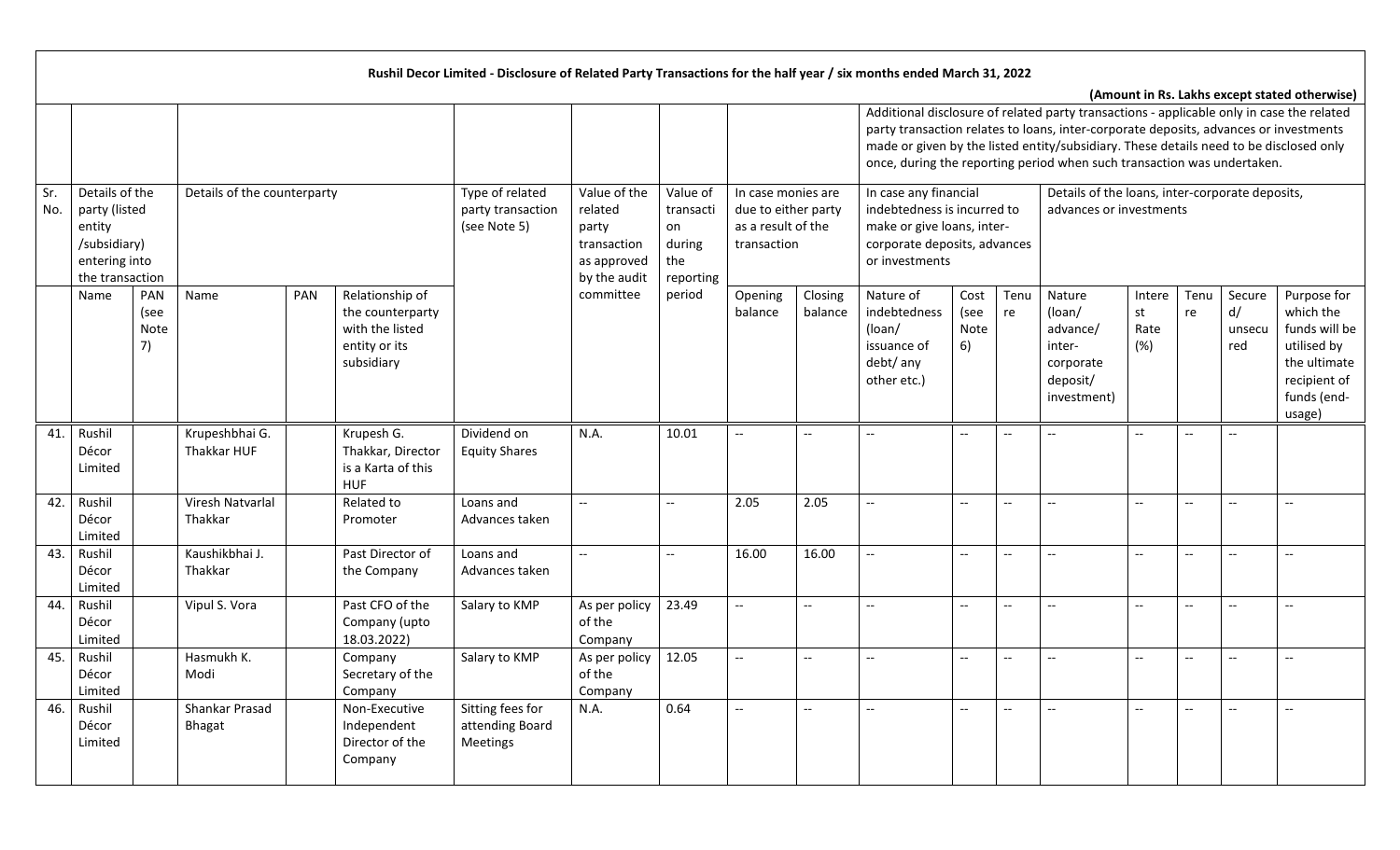|            |                                                                                               |                           |                                                  |     |                                                                                       | Rushil Decor Limited - Disclosure of Related Party Transactions for the half year / six months ended March 31, 2022 |                                                                                |                                                           |                                                                                |                    |                                                                                                                                                                                                                                                                                                                                                         |                                                     |                          |                                                                                |                             |            |                               |                                                                                                                   |
|------------|-----------------------------------------------------------------------------------------------|---------------------------|--------------------------------------------------|-----|---------------------------------------------------------------------------------------|---------------------------------------------------------------------------------------------------------------------|--------------------------------------------------------------------------------|-----------------------------------------------------------|--------------------------------------------------------------------------------|--------------------|---------------------------------------------------------------------------------------------------------------------------------------------------------------------------------------------------------------------------------------------------------------------------------------------------------------------------------------------------------|-----------------------------------------------------|--------------------------|--------------------------------------------------------------------------------|-----------------------------|------------|-------------------------------|-------------------------------------------------------------------------------------------------------------------|
|            |                                                                                               |                           |                                                  |     |                                                                                       |                                                                                                                     |                                                                                |                                                           |                                                                                |                    | Additional disclosure of related party transactions - applicable only in case the related<br>party transaction relates to loans, inter-corporate deposits, advances or investments<br>made or given by the listed entity/subsidiary. These details need to be disclosed only<br>once, during the reporting period when such transaction was undertaken. |                                                     |                          |                                                                                |                             |            |                               | (Amount in Rs. Lakhs except stated otherwise)                                                                     |
| Sr.<br>No. | Details of the<br>party (listed<br>entity<br>/subsidiary)<br>entering into<br>the transaction |                           | Details of the counterparty                      |     |                                                                                       | Type of related<br>party transaction<br>(see Note 5)                                                                | Value of the<br>related<br>party<br>transaction<br>as approved<br>by the audit | Value of<br>transacti<br>on<br>during<br>the<br>reporting | In case monies are<br>due to either party<br>as a result of the<br>transaction |                    | In case any financial<br>indebtedness is incurred to<br>make or give loans, inter-<br>corporate deposits, advances<br>or investments                                                                                                                                                                                                                    |                                                     |                          | Details of the loans, inter-corporate deposits,<br>advances or investments     |                             |            |                               |                                                                                                                   |
|            | Name                                                                                          | PAN<br>(see<br>Note<br>7) | Name                                             | PAN | Relationship of<br>the counterparty<br>with the listed<br>entity or its<br>subsidiary |                                                                                                                     | committee                                                                      | period                                                    | Opening<br>balance                                                             | Closing<br>balance | Nature of<br>indebtedness<br>(loan/<br>issuance of<br>debt/ any<br>other etc.)                                                                                                                                                                                                                                                                          | Cost<br>(see<br>Note<br>6)                          | Tenu<br>re               | Nature<br>(loan/<br>advance/<br>inter-<br>corporate<br>deposit/<br>investment) | Intere<br>st<br>Rate<br>(%) | Tenu<br>re | Secure<br>d/<br>unsecu<br>red | Purpose for<br>which the<br>funds will be<br>utilised by<br>the ultimate<br>recipient of<br>funds (end-<br>usage) |
| 47.        | Rushil<br>Décor<br>Limited                                                                    |                           | Archee D.<br>Thakkar                             |     | Non-Executive<br>Independent<br>Director of the<br>Company                            | Sitting fees for<br>attending Board<br>Meetings                                                                     | N.A.                                                                           | 0.72                                                      | $\overline{\phantom{0}}$                                                       | $-$                |                                                                                                                                                                                                                                                                                                                                                         | $\hspace{0.05cm} -\hspace{0.05cm} -\hspace{0.05cm}$ | $\overline{\phantom{a}}$ | $\overline{a}$                                                                 | $-$                         |            | Ξ.                            |                                                                                                                   |
| 48.        | Rushil<br>Décor<br>Limited                                                                    |                           | Hiren B. Padhya                                  |     | CFO of the<br>Company<br>(Appointed w.e.f.<br>19.03.2022)                             | Salary to KMP                                                                                                       | As per policy<br>of the<br>Company                                             | 1.82                                                      | $\overline{a}$                                                                 | $\overline{a}$     | $\overline{a}$                                                                                                                                                                                                                                                                                                                                          | $\overline{\phantom{m}}$                            | $\overline{a}$           | $\overline{a}$                                                                 | $-$                         | $-$        | $-$                           |                                                                                                                   |
| 49.        | Rushil<br>Décor<br>Limited                                                                    |                           | Puj Kantilal<br>Ambalal                          |     | Non-Executive<br>Independent<br>Director of the<br>Company                            | Sitting fees for<br>attending Board<br>Meetings                                                                     | N.A.                                                                           | 0.64                                                      | $\overline{a}$                                                                 | $\overline{a}$     | $\overline{a}$                                                                                                                                                                                                                                                                                                                                          | $-\hbox{--}$                                        | $\overline{\phantom{a}}$ | $\overline{\phantom{a}}$                                                       | $-$                         | $-$        | $\sim$                        |                                                                                                                   |
| 50.        | Rushil<br>Décor<br>Limited                                                                    |                           | Vir Studdio<br><b>Private Limited</b><br>(OPC)   |     | Director &<br>Promoter are<br>interested                                              | <b>Royalty Paid</b>                                                                                                 | 1.80                                                                           | 1.00                                                      | $\overline{\phantom{a}}$                                                       | --                 | $-$                                                                                                                                                                                                                                                                                                                                                     | $\hspace{0.05cm} -\hspace{0.05cm} -\hspace{0.05cm}$ | $\overline{\phantom{a}}$ | $\overline{a}$                                                                 | $-$                         |            |                               | $\overline{\phantom{a}}$                                                                                          |
| 51.        | Rushil<br>Décor<br>Limited                                                                    |                           | Ghanshyam<br>Forwarder<br><b>Private Limited</b> |     | Director &<br>Promoter are<br>interested                                              | Royalty Received                                                                                                    | 1.80                                                                           | 0.29                                                      | u.                                                                             | $-$                | Ξ.                                                                                                                                                                                                                                                                                                                                                      | $\overline{\phantom{m}}$                            | $\overline{a}$           | $\overline{\phantom{a}}$                                                       | $-$                         | $-$        | --                            | $\overline{a}$                                                                                                    |